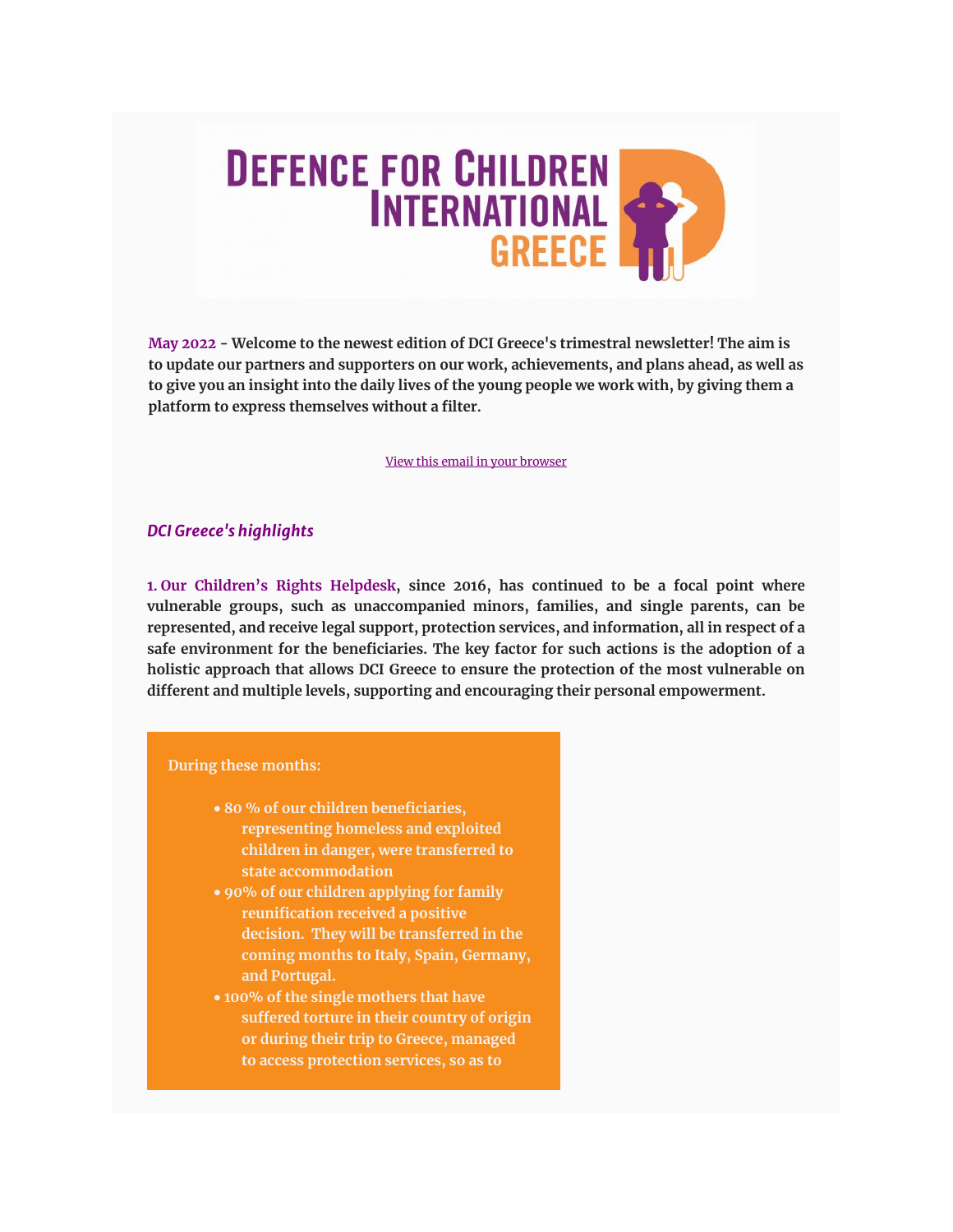**receive proof of documentation of torture. In the meantime, our team is working, in order for them to be legally recognized as victims of trafficking**

• **80% of our beneficiaries received a positive decision on their asylum and/or admissibility interviews**

**At the same time, all our beneficiaries received holistic support services including mentorship, and healing/empowerment sessions.**

**They were also granted access to social services through our referral pathway.**

*The services provided to the UAMs were delivered in the context of the impactful Themida Greece Project, run in collaboration with the NGO Better Days.*

## **Real stories from our Helpdesk**

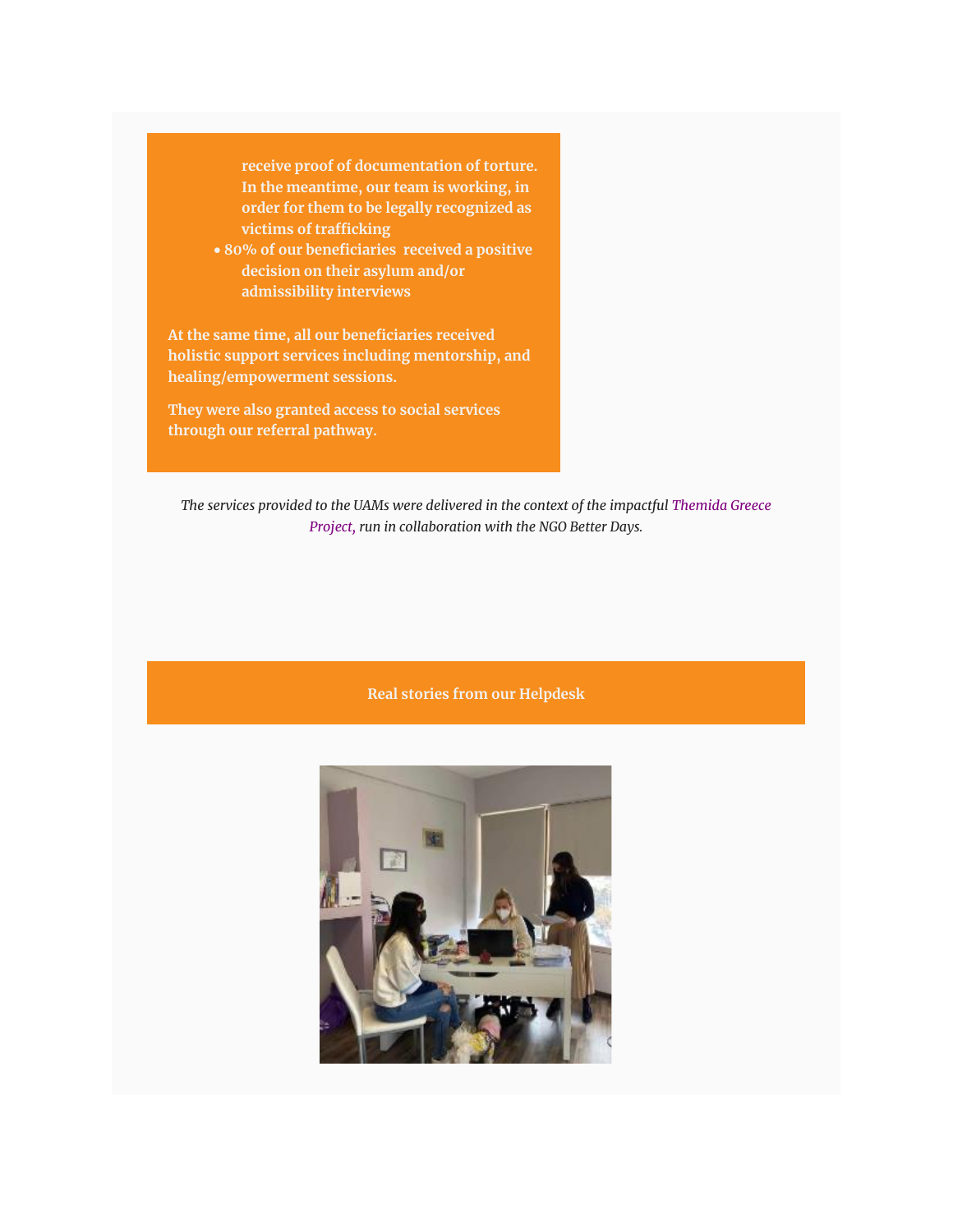# *"For the first time, I feel optimistic. Things will go well for us"*

**A. is a 19-year-old mother, coming from Congo to claim asylum in Greece. She was 8 months pregnant, unregistered, and homeless. She also faced unprecedented obstacles in her effort to find safety for herself and her unborn child.**

**After our intervention, the mother received all the necessary support in order to deliver her newborn safely. However, that was not enough. The mother and her baby remained unregistered, invisible to the Greek State, and unable to exercise their social rights. After intense legal actions, they both got registered and obtained the relevant documentation as asylum seekers.**

**Finding permanent housing and access to social rights is the next big obstacle to overcome. We will keep supporting them until we ensure all their rights are being respected while living in dignity and safety. We will also remain by their side during the next steps of their asylum journey, the asylum interview, in order for their pain to be recognized.**



## *"Thank you. I thought I would never leave this place"*

**15-year-old J., from Bangladesh., left his home country because of his religion. After reading the Bible, he decided to become a Cristian. When he arrived in Athens, he was unregistered, invisible to the official protection system. He lived in a shared apartment with 16 other adults, sleeping on the**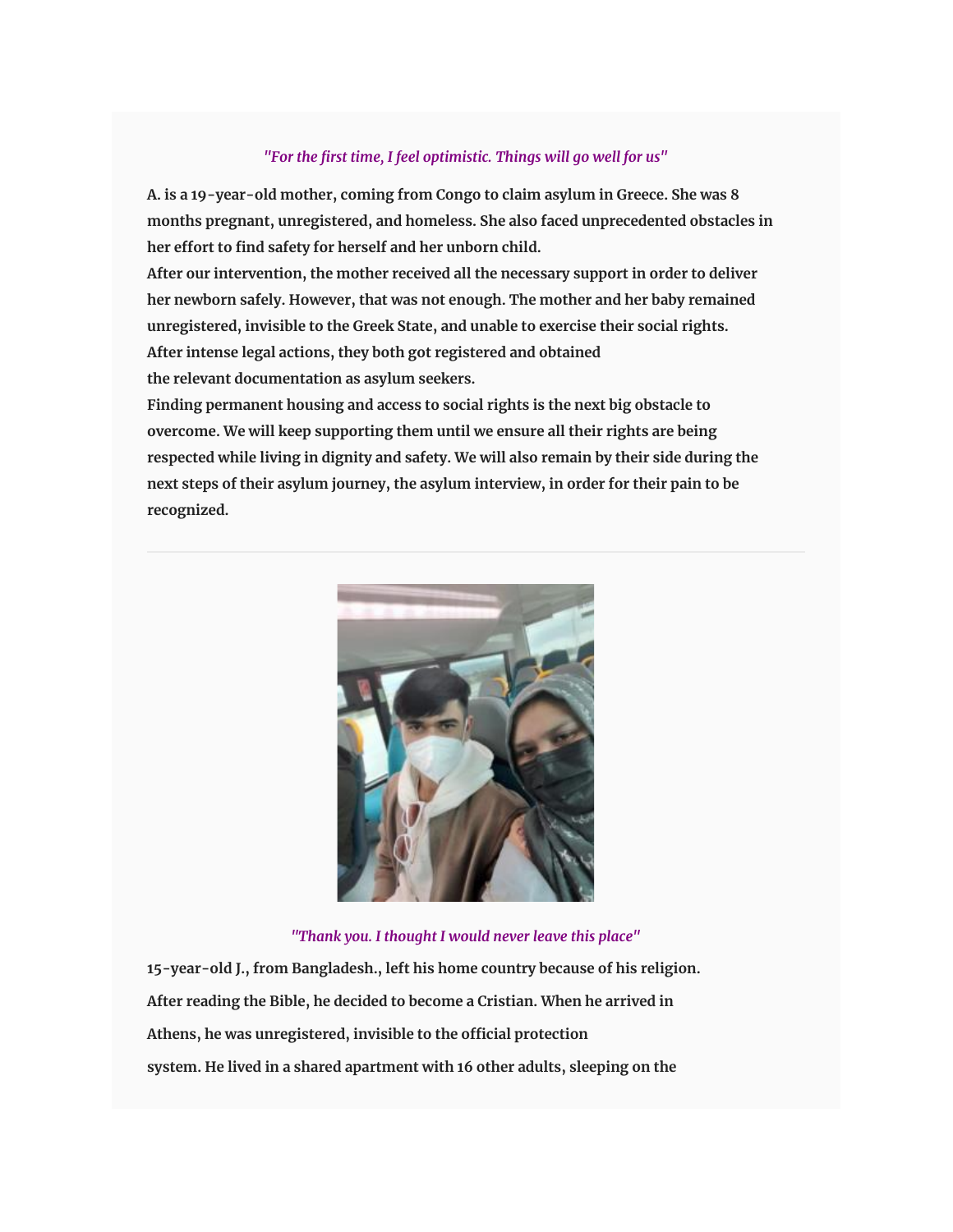**balcony while being exposed to high risks of exploitation.**

**After our intervention, he managed to get registered within a few days, and also**

**apply for family reunification with his sister in Italy. In the meantime, after activating the competent Authorities, placement in a safe shelter was arranged for him.**

**The family reunification process was long and with many bureaucratic obstacles to override. After intense legal actions, a month ago, J. traveled to Italy to find comfort in his sister's presence**

#### **2. DCI Greece Training on Institutional Violence in Lesvos**

**On the 11th of February 2022, DCI Greece held a workshop on the 'Response to Institutional Violence as Professionals', during which, Nantina Tsekeri (Director of DCI Greece) and Iris Pappa (Coordinator of the Children's Rights Helpdesk -DCI Greece) presented the forms of institutional violence children on the move experience in Greece while they try to navigate the asylum system.**

**During this training, we touched upon the many forms of institutional violence that show up during our work with children on the move, and its impact on them. With a fantastic group of professionals, we explored the ways to mitigate institutional violence through our work. All the participants committed to trying to bring structural change through their work, acknowledging results would not be evident instantly.**

**Institutional violence as a phenomenon is challenging for professionals and we often find ourselves hopeless in front of its manifestations. But we all need to acknowledge our ability to influence children's lives and the structures of the system as well.**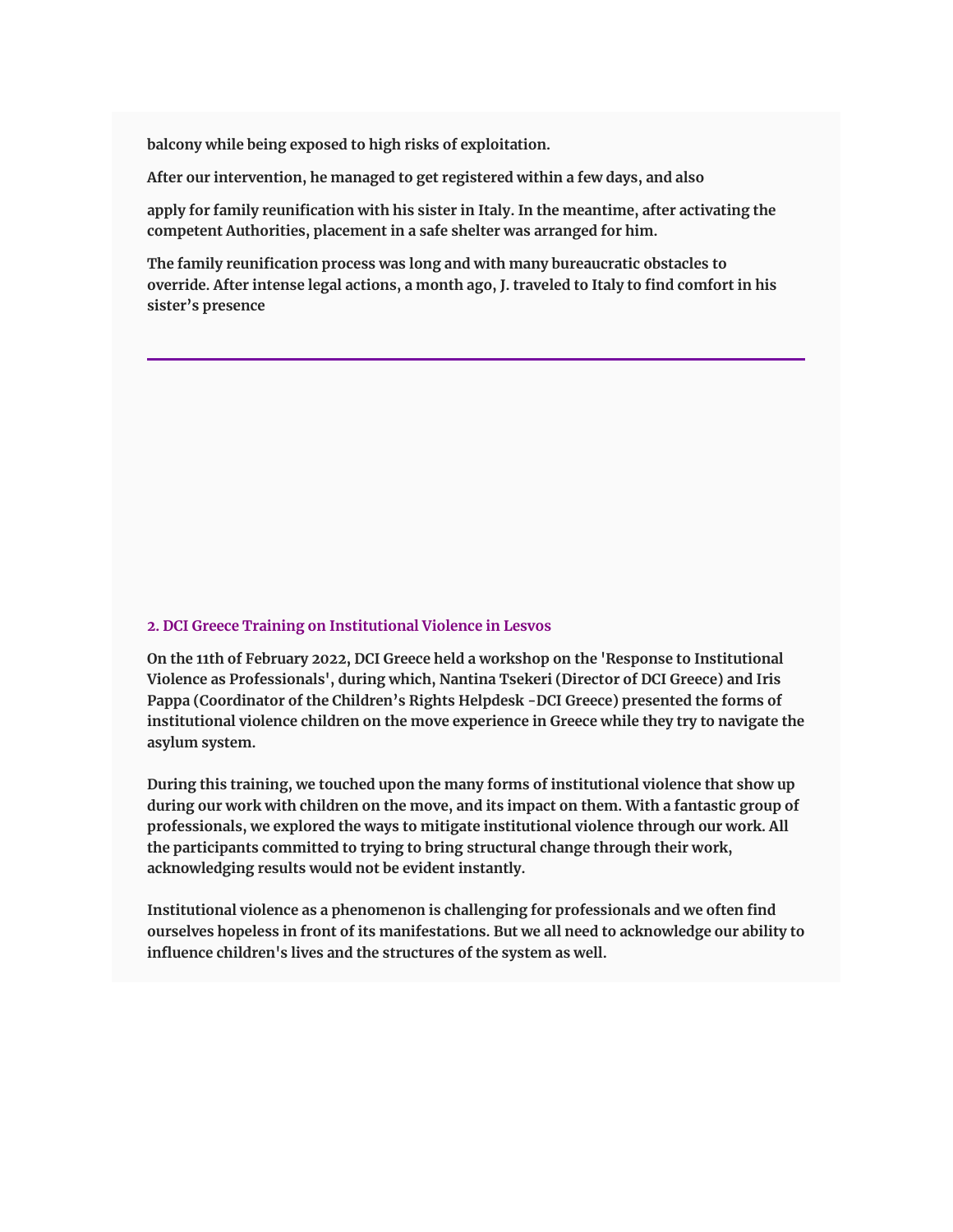

*This workshop was held within the framework of our Become Safe Project, which is supported by the European Union's Rights, Equality and Citizenship Programme. More workshops will follow in the coming months.*

### **3. Legal intervention in Lesvos**

**In October 2021, DCI Greece in collaboration with the NGO Flüchtlingshilfe Doro Blancke lodged a legal project providing legal aid to vulnerable asylum-seekers on Lesvos, including single mothers, unaccompanied minors, youth and families. Under the guise of Covid-19, asylum-seekers are being placed in quarantine for the first two weeks after their arrival. They have no access to legal support and do not receive information on their rights. Once they are released from quarantine, asylum seekers have their admissibility or merit interview one or two days after their release, making it almost impossible to access legal support before the interview.**

**Through our program, we manage not only to have immediate access to the new arrivals but to also guarantee their fair access to the asylum procedures by receiving quality legal support and representation before the authorities, while having access at the same time to their social rights.**

**Our beneficiaries receive legal support and representation through individually tailored legal sessions and asylum interview simulations. Personalized legal memos are being drafted and submitted to support the above-mentioned legal actions before the 1st and 2nd degree for both Admissibility and Asylum interviews.**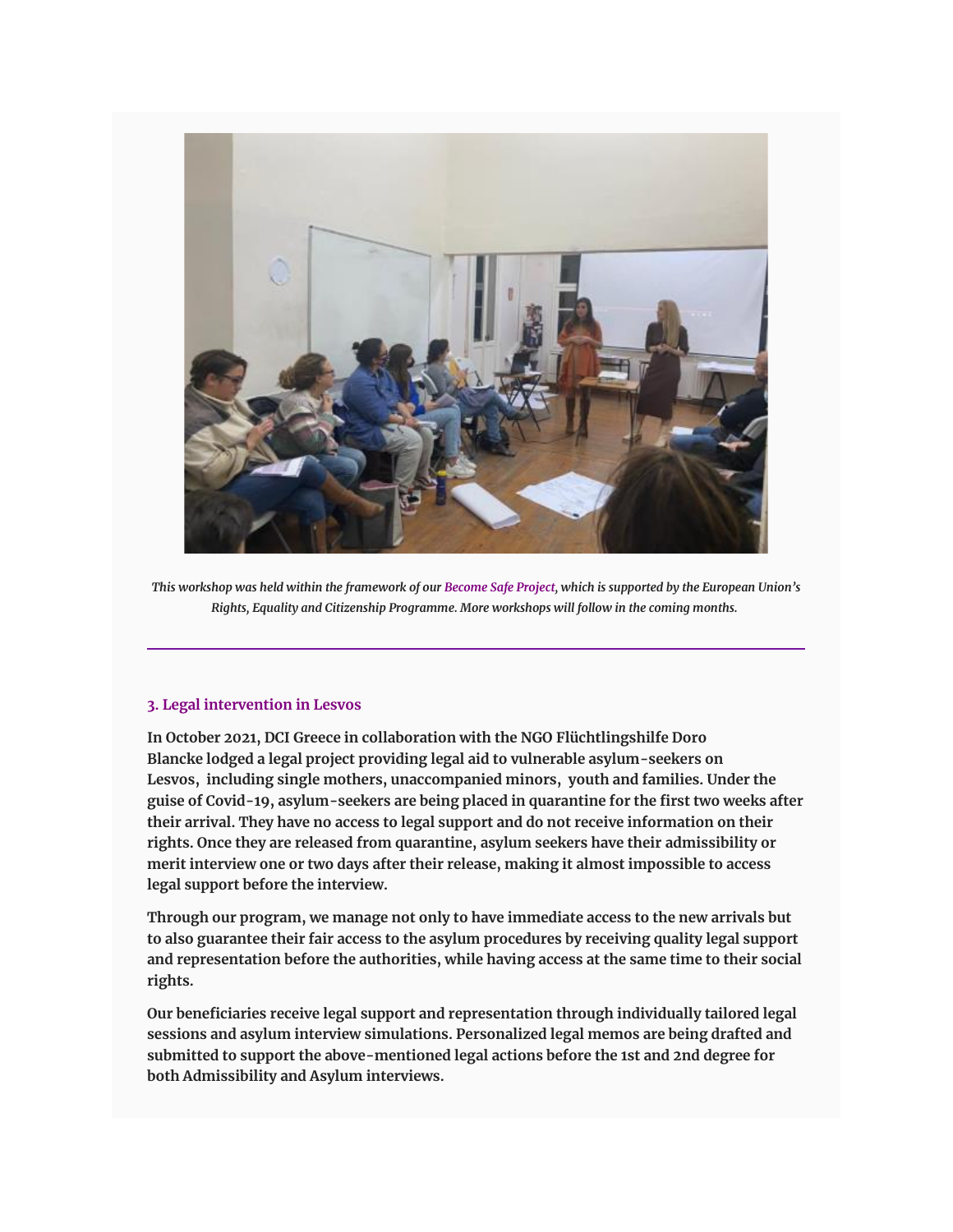**Vulnerability assessments of their situation are being conducted, in order to determine their needs and to provide our services accordingly, in an attempt to fill the existing gap in the state mechanism. Referrals for health and psychological support are also being made, to ensure their holistic support.**

**Since the beginning of the project, we have supported 86 individuals, of which 30 have already received international protection.**



these individuals, the results are still pending.

-8 individuals received support with access to fair age assessment procedures, safe accommodation and SGBV/Victims of torture recognition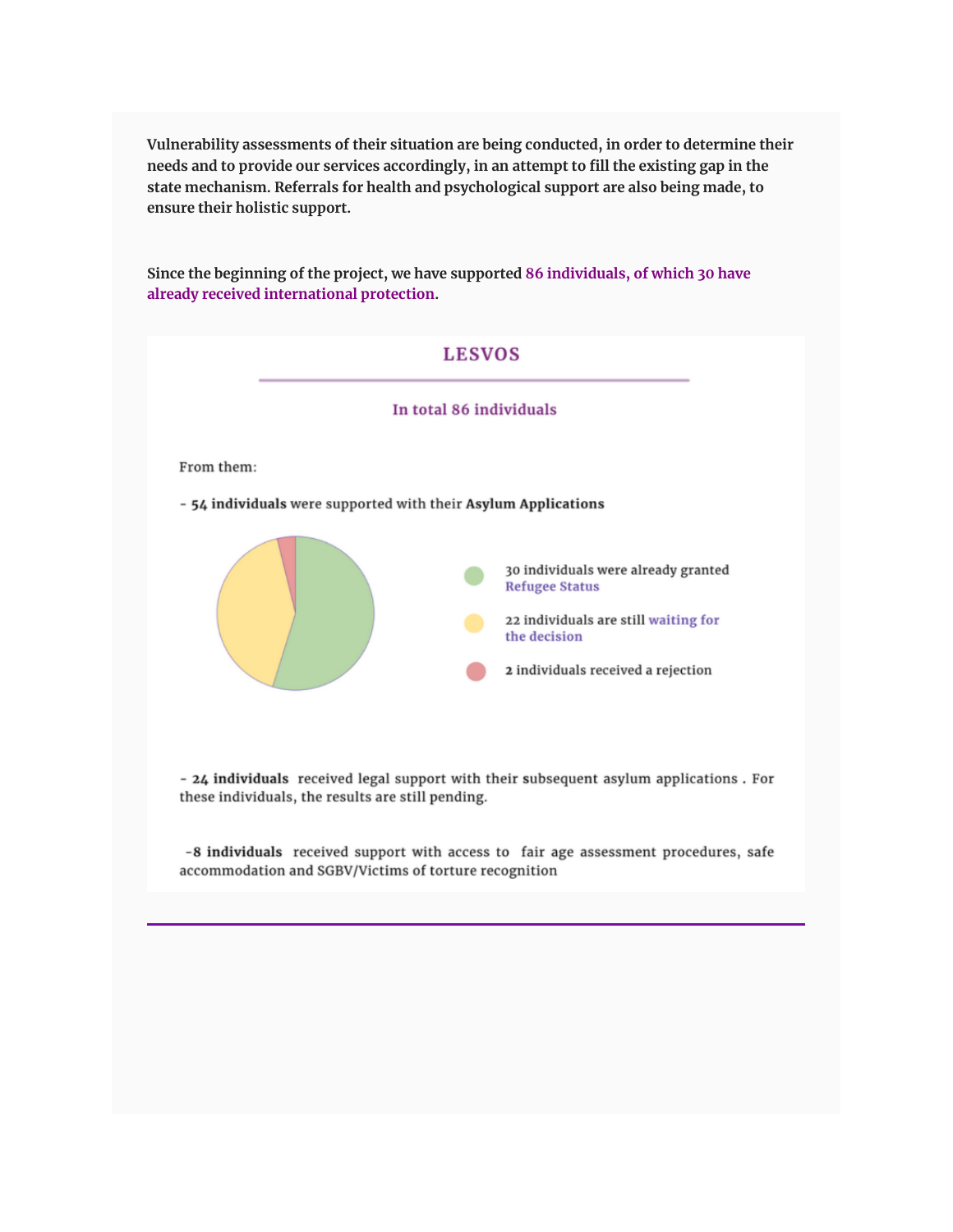### **Real stories from Lesvos**



### *"I just wish that me and my son will be safe"*

#### **Single Mother, Somalia**

**When she was just a child she was orphaned by both parents and started living with her uncle and his family. Her uncle, following the FGM cultural tradition of Somalia, forced her to undergo this practice twice, once when she was 8 years old and then when she was 11 years old. At the age of 13, she was sold by him to an old man and got married.**

**After 3 years of constant physical and sexual abuse, she took the decision to leave her country to save herself and her child. We met both of them a few weeks after their arrival on the island. Coming from Somalia, we had first to receive a positive decision on their admissibility interview, so as their asylum application to be examined by the Greek authorities. Alongside the legal support with the preparation for the interview and the regular follow-ups, DCI Greece linked her with a gynecologist who specialized in FGM and a psychologist, and her little boy with a pediatrician suited to his needs.**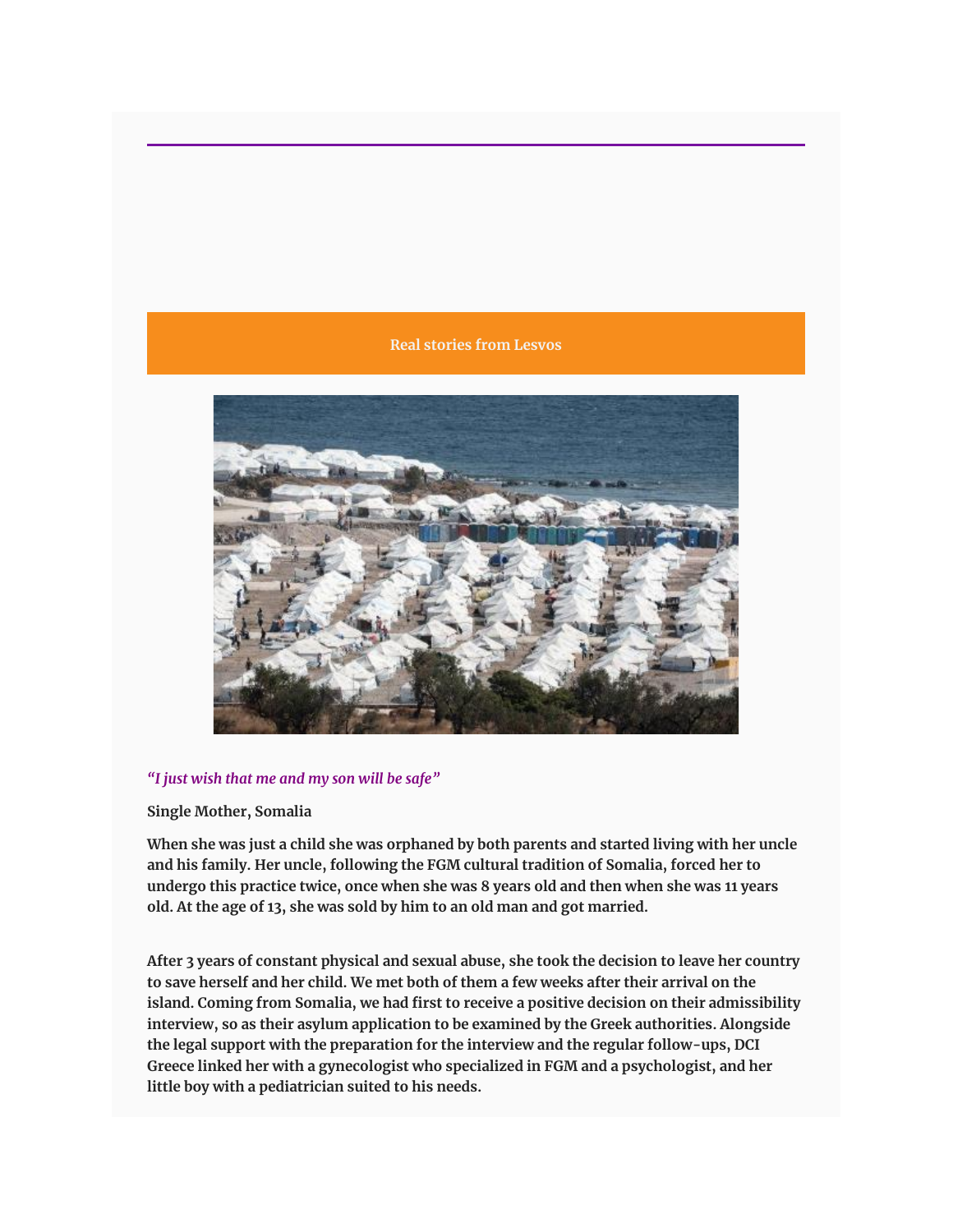**Through our legal intervention, we managed to secure a positive asylum admissibility result for them and protect them from deportation to Turkey, at the moment we are working on their asylum interview.**



*"I left my country to save myself and many other young girls' lives. I hope that with me, the evil will stop"*

**Single young woman, Sierra Leone**

**After her father passed away when she was 11 years old, her mother introduced her to the Buntu society, where she was a leader. While she was still a child, her genitals were amputated, twice. In 2021, her mother died and the young girl was called to fill her position, as a leader. Having experienced such atrocities, and knowing that she didn't want to be responsible for them, she decided to embark on the journey to flee her country.**

**After our first meeting, an individually tailored plan was organized. A referral was made for psychological and medical support. At the same time, the extensive preparation for her asylum interview started, with multiple sessions taking place. A legal memo was also submitted to further strengthen her case. Being extremely vulnerable, DCI GR also took all necessary legal actions for her so as to be transferred to a safe facility on the mainland. Two weeks after, her geographical restriction was uplifted, while in April she also received her positive asylum decision.**

**4. Our support for the Ukrainian refugees in Greece**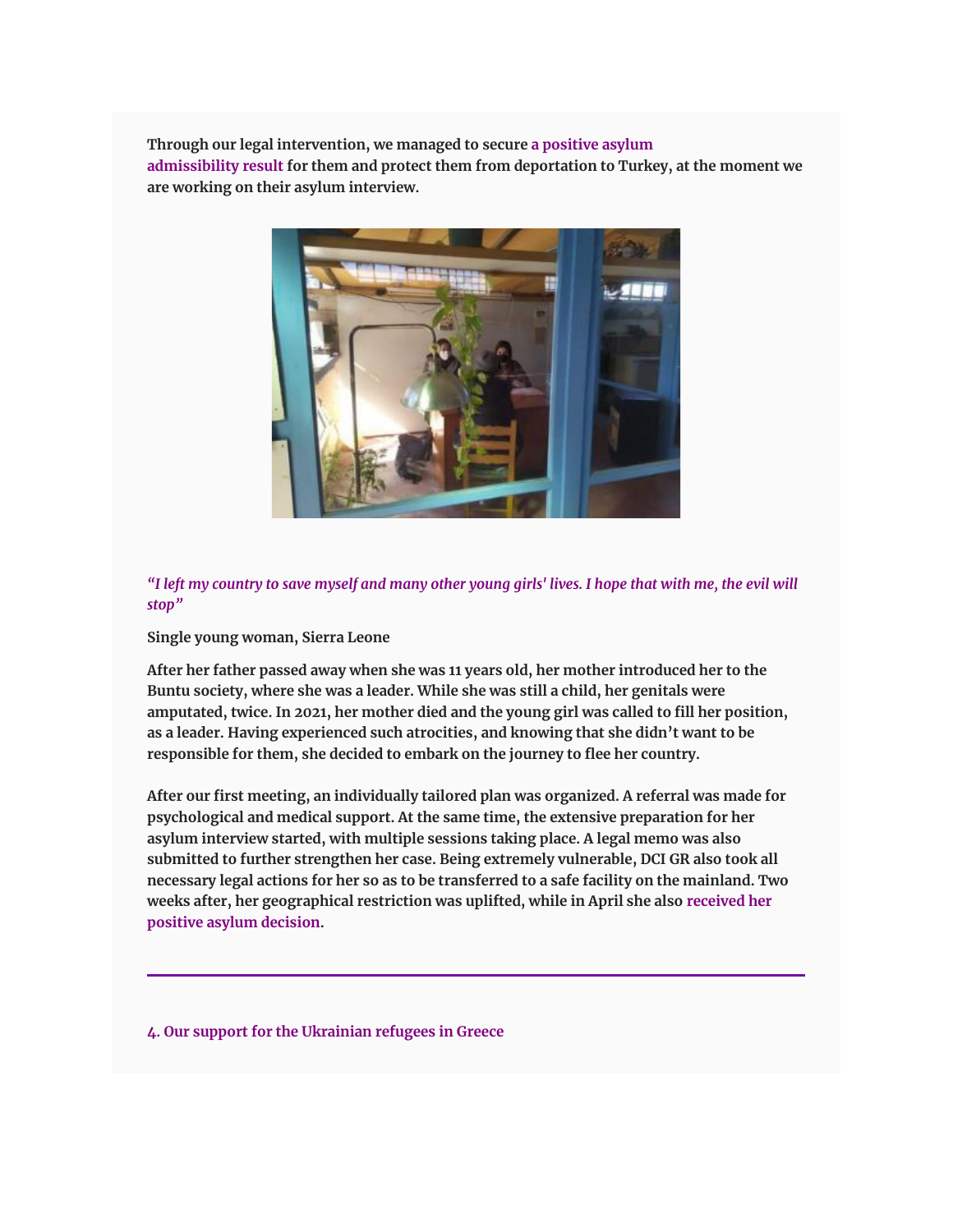**The Ukrainian refugee crisis is escalating. The number of individuals – especially women and children - fleeing their country to reach safety, increases every day.**

**DCI Greece has always been by the side of all refugees, regardless of their country of origin. During this crisis, we were ready, once again, to offer our support to the victims of the new armed conflict.**

**Through our helpdesk, over 60 individuals have been provided with legal support and healing/empowerment activities.**

**Being a key actor in the Ukrainian refugee crisis in Greece, we have been cooperating with various shelters, hosting refugee mothers and their children, and undertaking their whole case management. After conducting our risk assessment and determining their needs, an individually tailored plan is being implemented for each family, to support their legal and protection needs, while ensuring their access to all their social rights, through our referral pathway.**

**At the same time, all our beneficiaries at the shelters are already participating in our Healing Activities, aiming to empower and further strengthen them, as well as to increase their sense of value, safety, and belonging.**



**DCI-Greece has also developed an emergency response toolkit that reflects on our experience in the management of refugee flows from 2015, until today. The toolkit provides field professionals with guidance in the form of a checklist, the initial actions to be taken in response to protection risks of children on the move. We have already received much positive feedback from professionals and organizations, working within the borders of Ukraine's neighboring countries, and dealing with this emergency situation.** [Download the toolkit](https://www.defenceforchildrengreece.org/_files/ugd/936582_5a249d353fd048ca979c48b8e91554f9.pdf?fbclid=IwAR2n8DKLfPU2SsY-XtOY63eU7lyoHmBFAIzHn0vAT5arzXqTfpMsfpHFTYA)

**Real stories from our Helpdesk**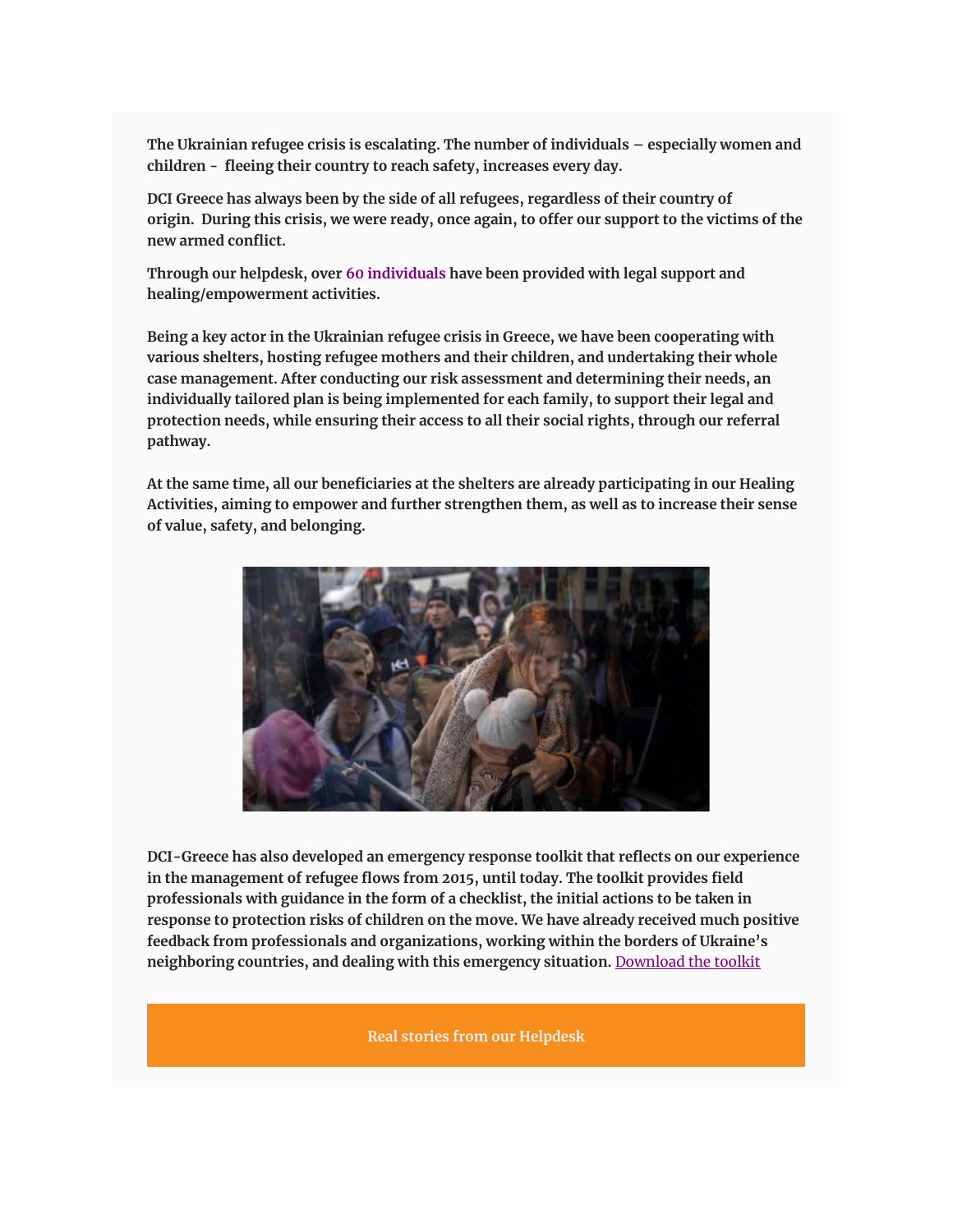# *"Back in Ukraine, I had my own fashion design atelier. My daughters had a beautiful life too. All I want now is this war to stop and be able to choose the way we live again"*

**Svetlana with her two daughters flew to Ukraine a week after the war started and reached Greece for safety. We have been providing them with legal support and representation, in order to receive the temporary protection that is being issued by the EU for all Ukrainians, as well as applying for asylum, as a parallel procedure.**

**At the same time, we have been supporting them in accessing other fundamental rights, such as housing, education, and healthcare. The two little girls are already attending school, as well as additional educational activities.**

**Our Helpdesk will remain by their side, in their efforts to build up a new life.**



### **5. Information sessions for the African Community**

**Outreach to the people who need our support the most and delivering our services to them in a mobile way has always been the cornerstone of our Helpdesk Operation since 2016. At the moment there are thousands of children of African origin who are forced to run away from their home country and reach Europe for safety, with the majority of them being homeless and invisible to the Greek state**

**Access to registration to lodging their asylum claims, access to food and housing, education and health services are not provided to them effectively. At the same time, their parents have been experiencing serious mental health issues as a result of their trafficking experience along the way.**

**At the same time, all our beneficiaries at the shelters are already participating in our Healing**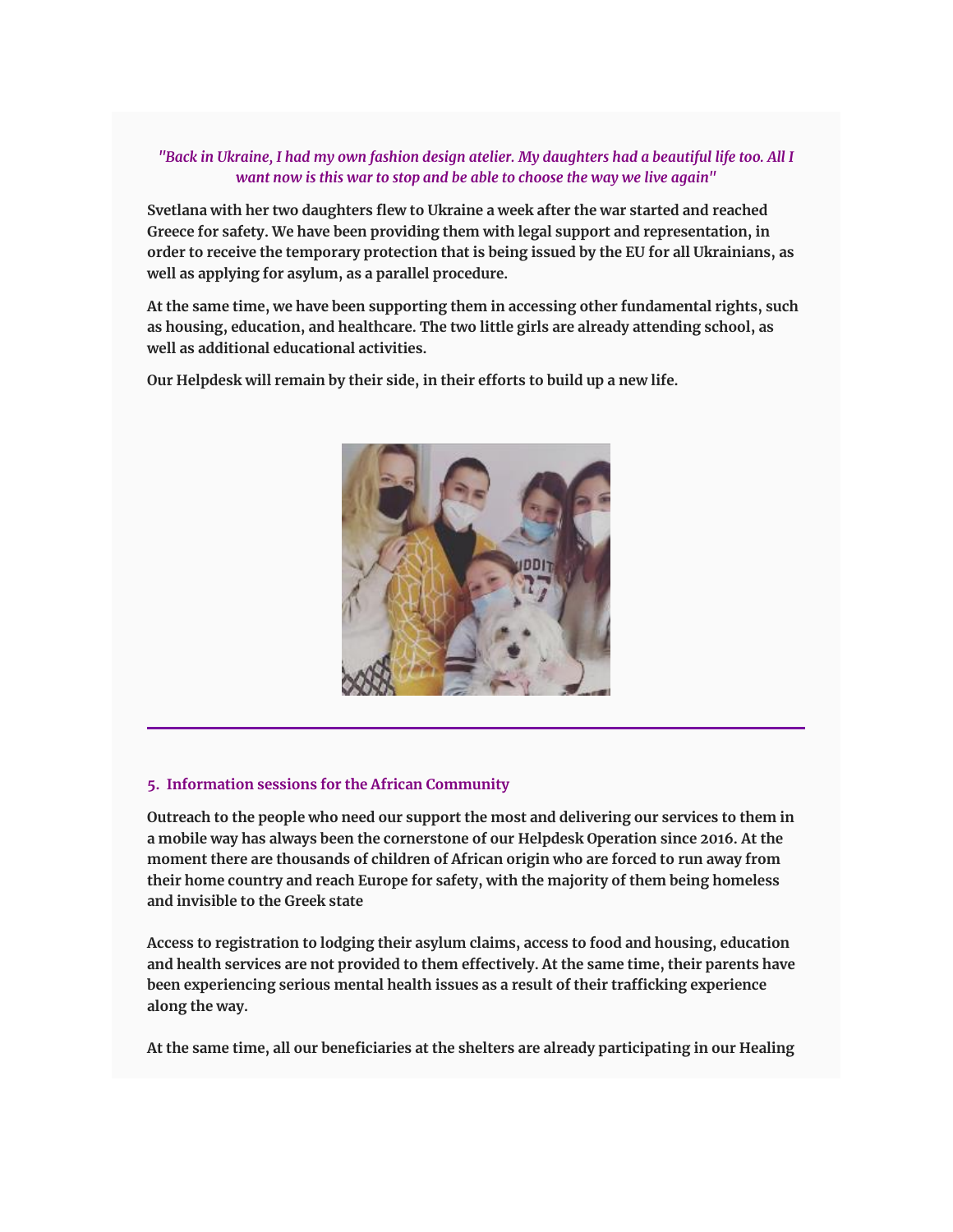**Activities, aiming to empower and further strengthen them, as well as to increase their sense of value, safety, and belonging.**



**DCI-Greece regularly organizes information sessions and has met many beneficiaries through these sessions, for which individually tailored support plans are developed. Through a newly acquired grant, we are also planning to implement empowerment and mentorship sessions shortly.**

## **6. Become Safe Project - Training of trainers in Genova**

**Along with 11 other professionals, the DCI Greece team gathered in Genova from the 11 to 13 of April 2022 for a training of trainers, organized as part of the 'BECOME Safe' regional project. The training gathered project partner representatives from Belgium, Spain, Hungary, and Italy.**

**The purpose of the training was to strengthen the capacity of participants on the different**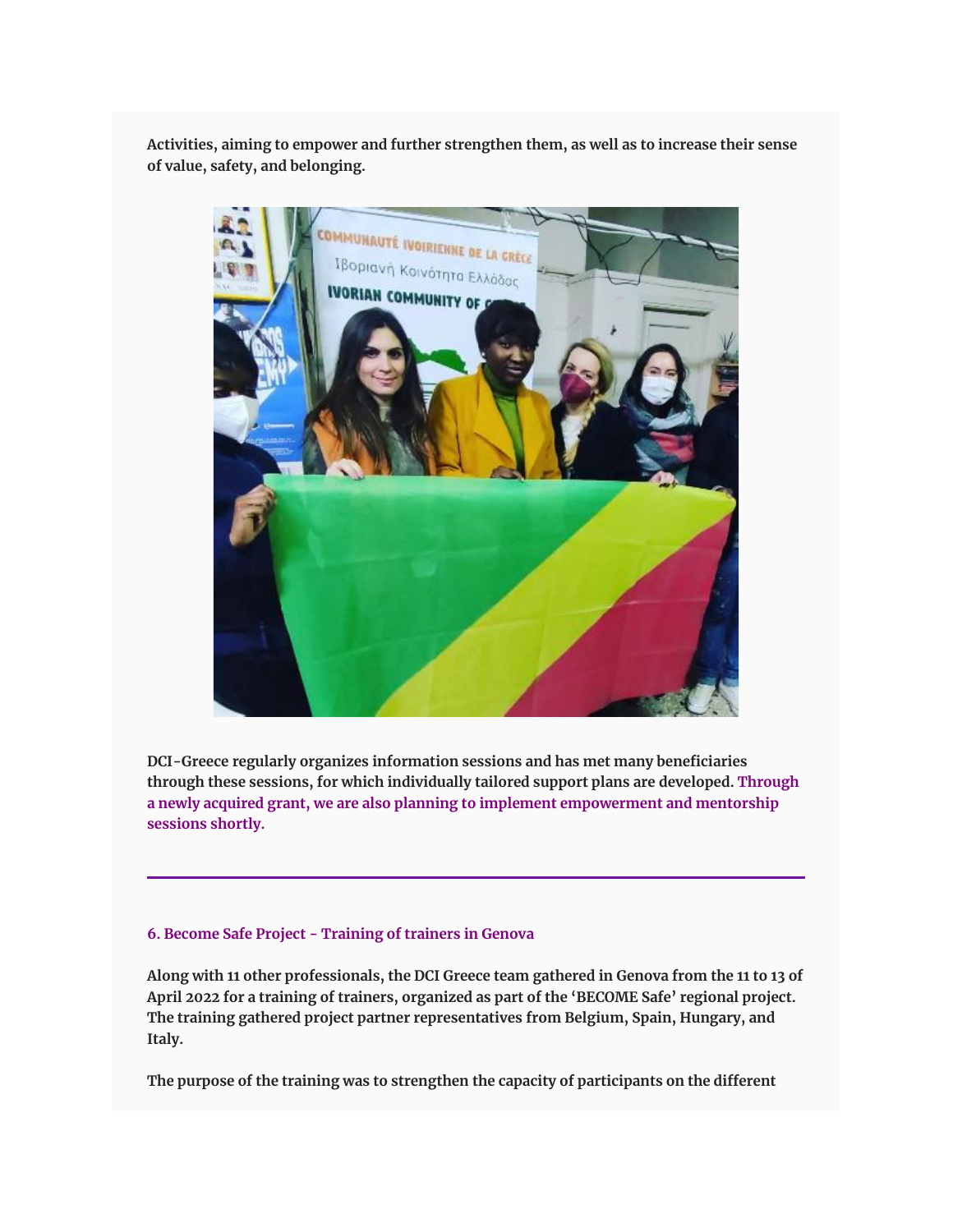**forms of violence affecting children and youth on the move, how to identify and respond to violence against children as well as how to mitigate institutional violence. These few days were also an opportunity to reflect on the work that has already been accomplished with regard to the training of youth facilitators.**



### **7. DCI Greece Advocacy**

• **Nantina Tsekeri, DCI-Greece director, delivered** [a statement](https://defenceforchildren.org/hrc-49-statement-on-family-reunification-in-the-context-of-migration/) **on behalf of the DCI International global movement, in front of the 49th Session of the UN Human Rights Council on the Annual Day of discussion on 'The Rights of the Child and Family Reunification'. Nantina urged States to commit to a well-established interstate structure that places best interest procedures at its core, where children on the move are seen as children first and foremost and their voices can be heard, where all bureaucratic obstacles are replaced by accessible, effective, and childfriendly procedures. And for this to happen, as Nantina highlighted, States will need to commit to the allocation of budget for family reunification.**

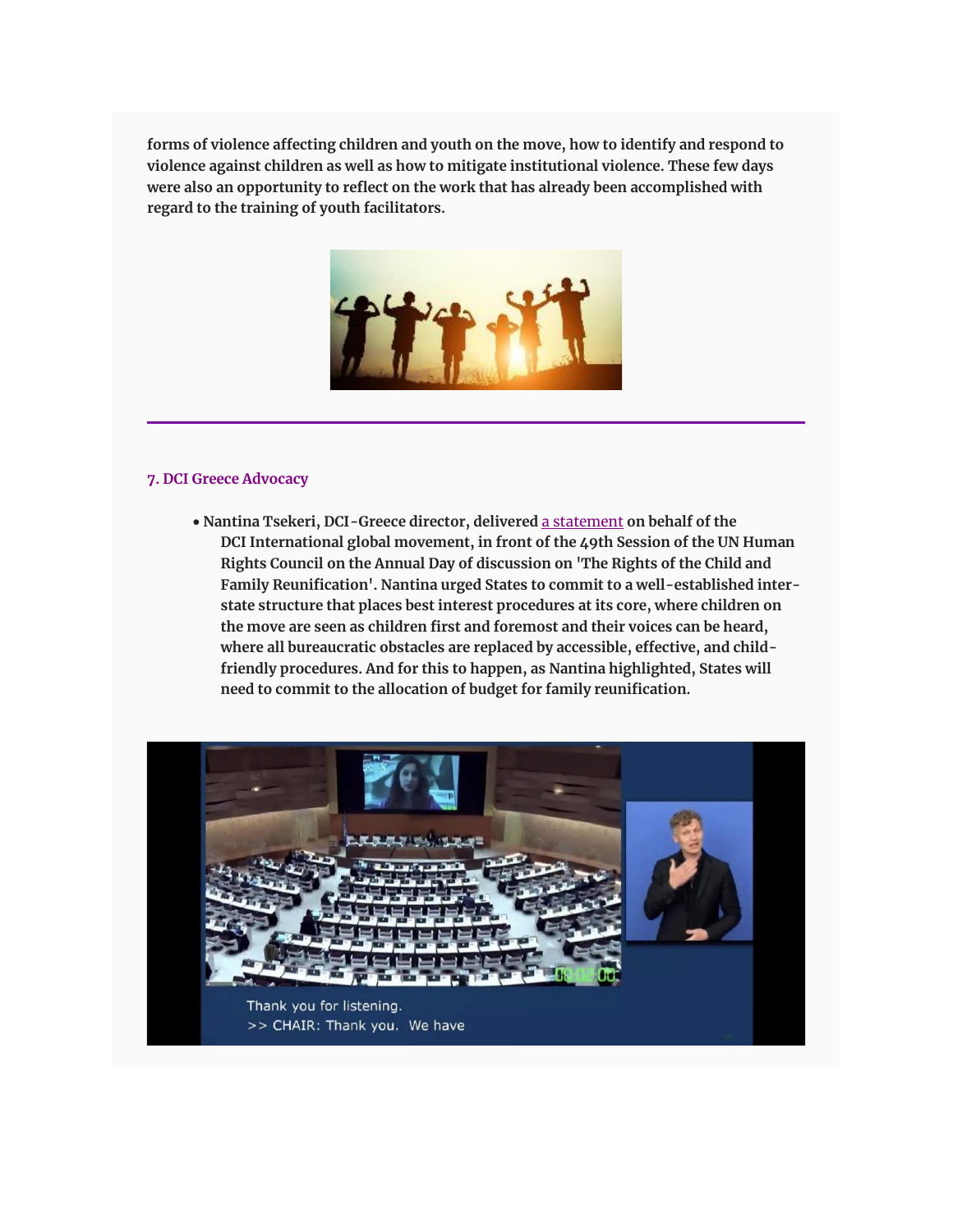- **Greece has been under examination by the UN Committee on the Rights of the Child for the situation of the children's rights on its territory. This happens every five years and, unfortunately, within this timeframe, many appalling stories of children experiencing unprecedented violence at all levels have surfaced. DCI-Greece has been actively participating in the entire process by submitting expert reports to the Committee and delivering key information.** [Read our observations](https://www.defenceforchildrengreece.org/_files/ugd/936582_930933eb9df94e39aa6cab397ac9dbfa.pdf?fbclid=IwAR3QWPAn4eIj_Vxs7XuAuy8R2t4a-LsoVYpdbcAB-b2KWS9_v0EHXEtGFGU)  [here.](https://www.defenceforchildrengreece.org/_files/ugd/936582_930933eb9df94e39aa6cab397ac9dbfa.pdf?fbclid=IwAR3QWPAn4eIj_Vxs7XuAuy8R2t4a-LsoVYpdbcAB-b2KWS9_v0EHXEtGFGU)
- **DCI-Greece participated in the 'High Panel Conference launching the EU Strategy on the Rights of the Child 2022-2027', taking place in Rome at the beginning of April. We discussed the crucial role of strategic litigation, law clinics, and our key contribution to children accessing justice.**
- **DCIG participated in consultations with the National Anti-Trafficking Line and the Child protection line, in partnership with EKKA, the Greek National Center for Social Solidarity.**
- **DCIG strengthened its partnership and position within the Children in Migration Network.**
- **DCIG continued its partnership with the International Detention Convention.**

### **8. What comes next**

**DCI Greece is restlessly attempting to improve and expand its activities.** 

**In the following months:**

- **'Healing Me' Project will take its suitcase and go on tour! Our team will be reaching out to various shelters and day centers in Athens, as well as the island of Lesvos, offering healing activities, and a safe space to find peace.**
- **Following the great success of our first training on institutional violence, more ones οn the matter will follow, on the island of Lesvos, as well as in Athens.**
- **Our youth facilitators will continue to organize their own youth-led events, as well as create advocacy material with their peers. Their material will be presented to key stakeholders at a national advocacy event aiming to become the catalyst for structural change.**
- **As part of our advocacy strategy, DCI Greece will organize a UN side event in June, during the Human Rights Council Session, regarding children on the move.**

**Stay tuned for more, by following us on social media!**